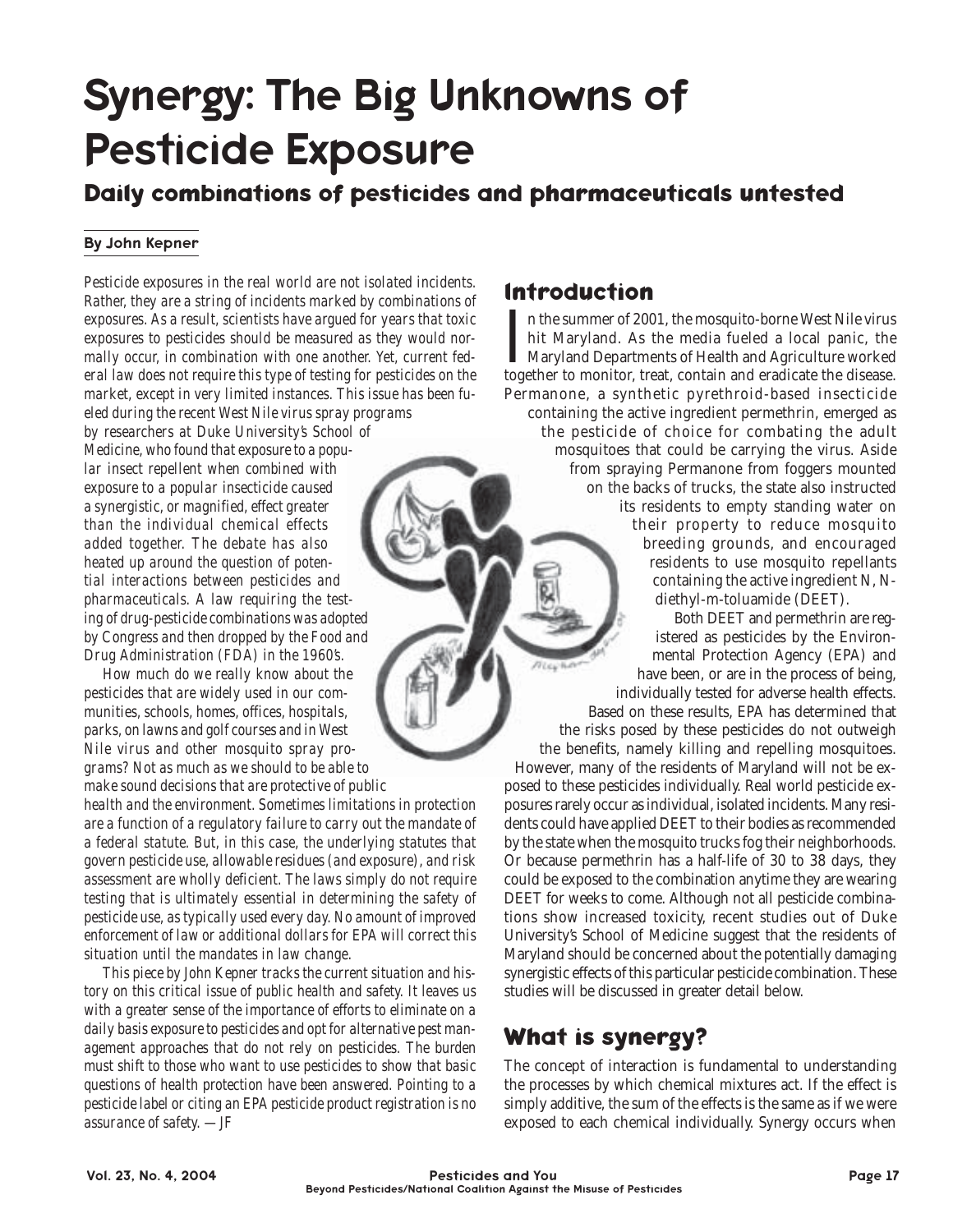the effect of a mixture of chemicals is greater than the sum of the individual effects.1 (If the effect of a mixture is less than the sum of the individual effects, it is called antagonism).

For example, a population exposed to neither "Pesticide A" nor "Pesticide B" experiences a background level of a certain health effect at 5%. In a population exposed only to "Pesticide A," the effect is seen at 10% (5% + the 5% background). In a population exposed only to "Pesticide B," the effect is seen at 20% (15% + the 5% background). If the two pesticides are simply additive, and not synergistic, we would expect the effect to be observed at  $25\%$  ( $5\%$  +  $15\%$  + the 5% background). If the observed effect is greater than 25%, the combination is synergistic.

Prior to 1957, the combined effects of exposure to a group of pesticides was assumed to be additive. However, a study $^{\rm z}$  published that year documented for the first time a case of pesticide synergy. The authors postulated that the combined effects of exposure to the organophosphate insecticides ethyl*p*nitrophenyl benzenethiophosphate (EPN) and malathion would be additive. Instead, there was a 10 fold synergistic effect in rats and a 50-fold synergistic effect in dogs for the acute toxicity of EPN and malathion administered simultaneously.

# **Regulatory history**

Faced with potential interactions between pesticides and pharmaceuticals, the *Food, Drug and Cosmetic Act* was amended with the following in 1962: "Pesticide chemicals that cause related pharmacological effects will be regarded, in the absence of evidence to the contrary, as having an additive deleterious action. For example, many pesticide chemicals within each of the following groups have related pharmacological effects: chlorinated organic pesticides, arsenic-containing chemicals, metallic dithiocarbamates, cholinesterase-inhibiting pesticides." While this language assumed only additive and not synergistic effects, it still considered, for the first time, the adverse impact of cumulative chemical exposures. However, in 1967, FDA abandoned the regulation on the grounds that the "requirement has failed to serve any useful purpose."

During its first 85 years, federal pesticide law did not require testing for adverse health effects of pesticide combinations. In 1996, EPA was required for the first time to consider cumulative pesticide exposures in limited circumstances under the *Food Quality Protection Act* (FQPA). FQPA, which amends the *Federal Insecticide, Fungicide and Rodenticide Act* (FIFRA), recognizes that real-world pesticide exposures do not occur as single discrete exposures to a specific pesticide, but rather in combination to several pesticides at once. Considering dietary exposure alone, U.S. Department of Agriculture (USDA) data shows that apples surveyed from across the U.S. contained 22 different pesticide residues, and peaches surveyed contained 40 different pesticide residues. Many of these residues remain even after thorough washing and preparation of food.

To address the issue of multiple pesticide exposures, FQPA directs EPA to consider combinations of pesticides that have a common mechanism of toxicity when setting tolerances. This means that only if EPA determines that two chemicals have the same toxic mechanism in the body will the agency aggregate the exposure value in its risk assessment calculation. The first result of this mandate was released in June 2002 when EPA published its *Revised Organophosphate Cumulative Risk Assessment,14* in which the agency examined the combined hazard of exposure to all organophosphate pesticides. Although the report was seen as incomplete by the environmental community and criticized by FIFRA's Scientific Advisory Panel, the intent of the report is an important first step in evaluating the combined effects of several pesticides. Unfortunately, the current *Guidance on Cumulative Risk* requires that only chemicals sharing both a common toxic effect and a common mechanism of toxicity be considered in determining pesticide tolerances. In the real world, a liver cannot tell the difference between two cancer-causing chemicals because of the biochemical route each chemical takes to cause that cancer. In other words, if a number of pesticides and other substances cause liver cancer via a number of different pathways, the end result is the same,

a diseased liver. EPA should not use common mechanisms of toxicity as a filter to decrease the number of chemicals it considers. This leaves the majority of potential pesticide interactions untested and potentially dangerous.

# **Medical studies: proof of pesticide synergy**

While the first study showing pesticide synergy was published in 1957, the topic has not been studied at the level necessary to adequately inform officials making decisions regarding human health. Despite the lack of depth, many studies demonstrating synergy between pesticides and other commonly used chemicals have been documented in medical literature. In the late 1960's and early 1970's, researchers Samuel Epstein, MD, at the time with the Children's Cancer Research Foundation in Boston, MA and Keiji Fujii, MD, of the National Institute of Hygienic Sciences in Tokyo, Japan published a series of papers<sup>3,4</sup> on the synergistic effects of carcinogens and co-carcinogens found in a variety of common pesticide products. "Co-carcinogens" is a term used to describe non-carcinogenic chemicals that increase the rate of cancer when used in combination with carcinogens. These papers highlighted carcinogenicity between two chemicals used in combination, even when the individual dosages were applied at sub-carcinogenic levels. One study produced the effect even when the chemicals were applied as far as 200 days apart.

Much of the latest research on the synergistic effects of pesticides used in combination has come out of the Duke University Medical Center in Durham, NC. In 2001, researchers in the Department of Pharmacology and Cancer Biology published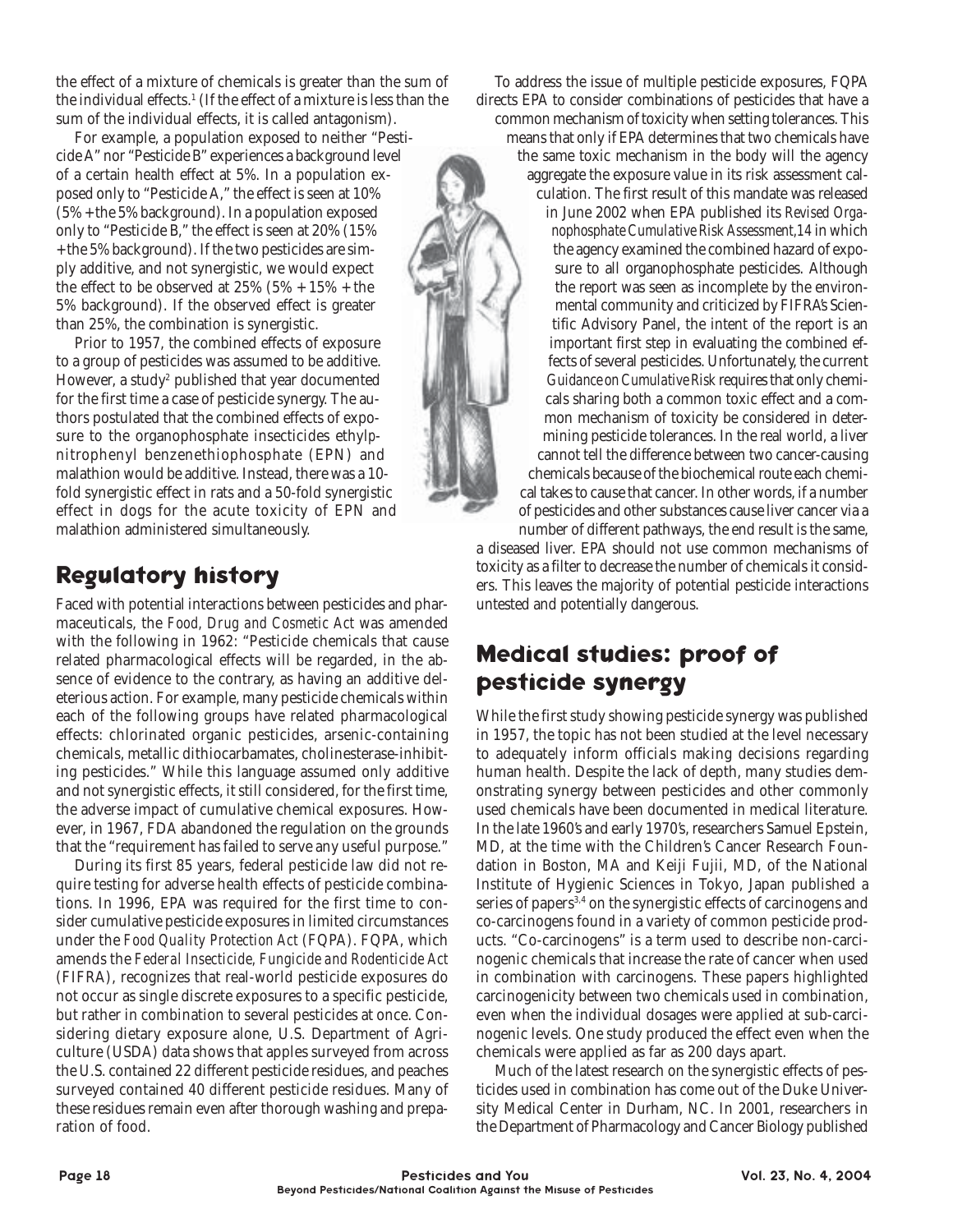a series of papers in the *Journal of Toxicology and Environmental Health* and *Experimental Neurology* looking closely at the synergistic health effects of DEET, the active ingredient in most insect repellents, and permethrin, a pesticide commonly used in community mosquito spray programs, as well

as many household bug killers.

To determine the effect of subchronic dermal application of these chemicals on the brain, the researchers evaluated neurological indicators after daily dermal doses of DEET, permethrin or a combination of the two pesticides for varying periods of time, from 24 hours to 60 days. The neurological indicators included: sensorimotor performance and permeability of the blood-brain barrier,<sup>5</sup> increased urinary excretion of 6*B*-hydroxycortisol (a marker chemical poisoning), $6$  release of brain mitochonrial cytochrome-c (a result of cell death)<sup>7</sup>, and diffuse neuronal cell (cells specialized to conduct nerve

impulses) death and cytoskeletal (structural components of the cell) abnormalities.<sup>8</sup> In the first study, DEET alone caused a decrease in the permeability of the blood-brain barrier and impairment of sensorimotor performance, and permethrin alone

# **Pesticide-Drug Synergy**

In the summer of 1985, 30 year-old Thomas Latimer was leading a good life in the suburbs of Dallas, TX. He was a vigorous, athletic man with a promising engineering career. On one particular Saturday afternoon, Mr. Latimer spent the day mowing the lawn, picking up the clippings and edging the walkways. After about an hour, he began to feel dizziness, nausea, tightness in his chest and a pounding headache. Ten days later, he felt even worse and went to see his doctor.

Over the next six years, Mr. Latimer found himself unable to exercise and suffering from brain seizures. He visited 20 different doctors and underwent numerous tests to determine the source of his medical problems. His symptoms were consistent with organophosphate poisoning, most likely from the insecticide diazinon that had been applied to his lawn. But because his symptoms were so severe and the amount of pesticide he was exposed to was so low, the doctors continued to look for a complicating factor. After further research, a toxicologist, three neurologists and two neuro-ophthalmologists all concluded independently that the popular ulcer drug Tagamet that Mr. Latimer was taking had suppressed his liver, making him more susceptible to pesticide poisoning.

Alfredo A Sudan, a professor of neurology and ophthalmology at the University of Southern California, who conducted extensive tests evaluating an eye disorder that Mr. Latimer developed, estimates that taking a medication like Tagamet "can make a person 100 to 1,000 times more sensitive to organophosphate poisoning."10

showed no effect. In combination, the effect on the blood brain barrier and sensorimotor performance was amplified, a "0+1=2" example of pesticide synergy. This "0+1=2" pattern was also seen in the study examining increased urinary excretion of 6*B*-

hydroxycortisol. When the researchers looked at the release of cytochrome c as an indicator of brain cell death, no effect was seen when the pesticides were used individually. However in combination, a significant increase in the release of cytochrome c was seen 24 hours after dosing, a "0+0=1" example of pesticide synergy. In the study examining neuronal cell death, damage was seen in all treatment groups, but was accelerated in rats treated with both DEET and permethrin.

The purpose of the Duke studies was to determine a possible link between pesticides and other chemicals used during the Persian Gulf War and "Gulf War Syndrome," neuro-

logical disease characterized by headache, loss of memory, fatigue, muscle and joint pain, and ataxia, which causes an inability to coordinate muscular movements. The first work in this area by this team of researchers, published in 1996, studied the combination of DEET and permethrin with pyridostigmine bromide, a drug taken prophylactically to counteract toxic gas warfare agents.<sup>9</sup> The study found that test animals exposed to the three chemicals in combination experienced neurological deficits similar to the symptoms of the Gulf War veterans. However, when the chemicals were administered alone, even at doses three times the level soldiers received, no effects were observed, a "0+0+0=1" effect. The researchers theorized that many of the symptoms might be seen without the pyrido-stigmine bromide and continued to study the interactions of DEET and permethrin.

Neurology experts give three possible reasons for the synergistic effects seen in the above experiments. First, the stress endured by animals when exposed to a combination of chemicals undermines the protective role of the blood brain barrier, allowing the level of toxics to cross into the brain to be 100 times higher. Second, tissue that has been exposed becomes more sensitive and receptive to other toxic substances. Third, certain chemicals bind to enzymes that detoxify the body, making the enzymes unavailable to protect the body from other intruding chemicals. Dr. Goran Jamal, a neurologist at the West London Regional Neuro-Science Center of the Imperial College of Medicine, makes the following comparison, "It's like releasing 200 criminals in London and taking away the police officers that are usually on duty. There is bound to be some damage."

#### **Conclusion**

Synergistic effects between multiple pesticides and/or other chemicals represent one of the greatest gaps in EPA's ability to protect the public from the adverse health effects associated with pesticide use and exposure. The U.S. government recognizes that pesticide exposures occur in combinations and not as unique events, yet has rules and regulations to test only a